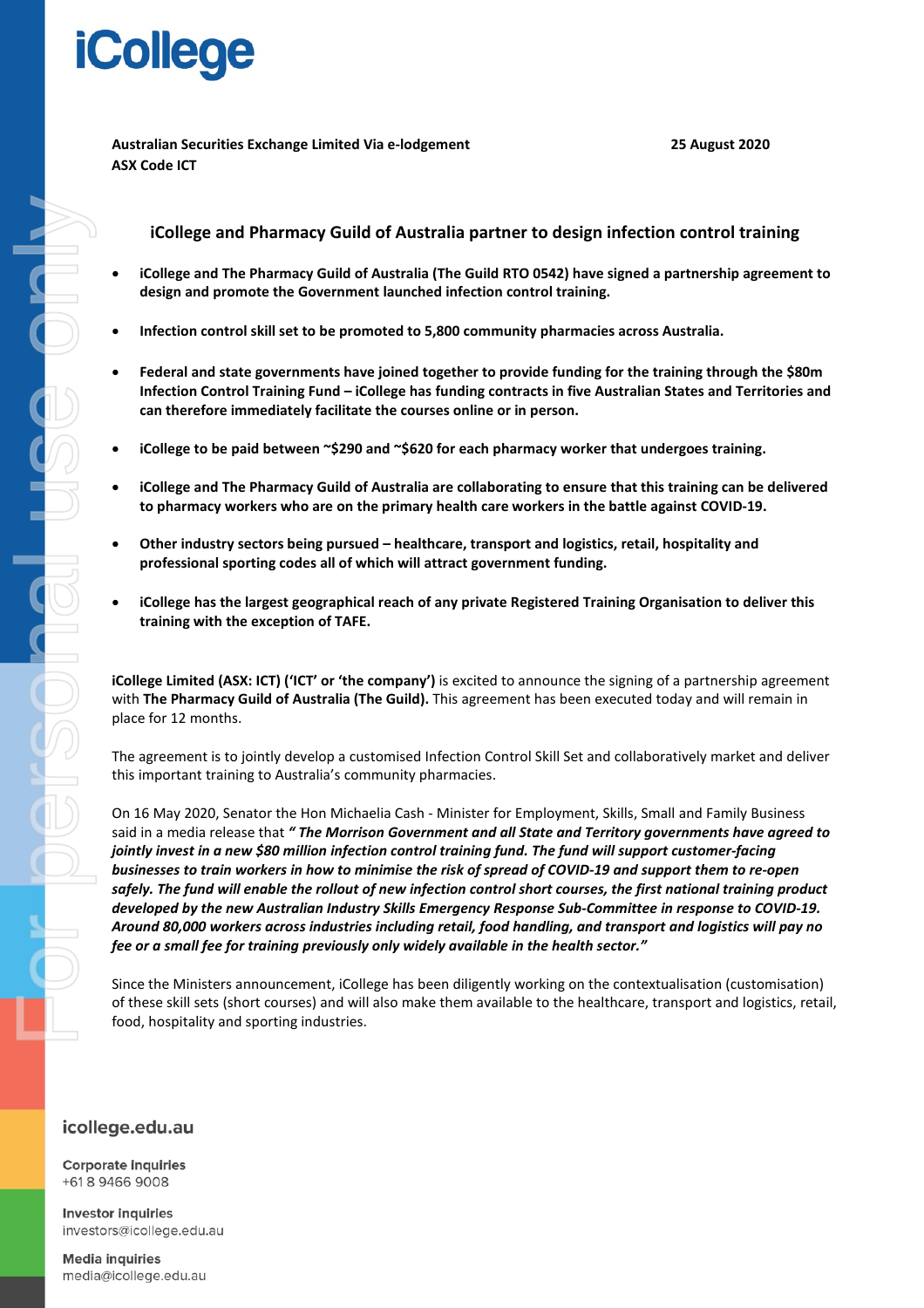# **iCollege**

This important partnership with The Guild means that the retail skill set will now be further contextualised, utilising the expertise of The Guild's own subject matter experts, to ensure safe practices are in place for pharmacy staff who are on the front line of the fight against COVID-19. Under the terms of the agreement The Guild will receive licensing payments for the addition of their training materials and further development of the skill set.

This short course can be delivered both online and in a face to face format if required. This training is nationally accredited and all who complete the short course will be provided with a Statement of Attainment and more importantly, the knowledge to safely perform their duties in the workplace.

Through subsidiary businesses, Sero Institute, Celtic Training and Capital Training Institute, iCollege has funding contracts in place with the relevant state bodies in Queensland, Western Australia, South Australia, New South Wales and The Australian Capital Territory. This gives iCollege the largest geographical reach of any RTO to deliver this training with the exception of TAFE. iCollege is currently working on being able to deliver the training in Tasmania, Victoria and The Northern Territory.

The table below outlines the government-funded cost per candidate who successfully completes the training in each state where iCollege currently holds a training contract. iCollege will be paid the respective fee (below) for each successful course completion:

| <b>STATE</b>                        | <b>FUNDING (Metro prices)</b> |
|-------------------------------------|-------------------------------|
| Queensland                          | \$400                         |
| Western Australia                   | \$291                         |
| South Australia                     | \$494                         |
| <b>Australian Capital Territory</b> | \$350                         |
| New South Wales                     | \$620                         |

Students will learn a range of skills, including:

- hand hygiene practices
- effective surface cleaning
- interacting safely with the general public
- use of personal protective equipment
- disposal of contaminated waste
- hazard identification, control and reporting
- appropriate protocols and responses in the event of an incident
- knowledge regarding the basis of infection and transmission
- pharmacy specific operating procedures and specific infection control measures required when dealing with the dispensation of medications and assisting members of the general public who may pose a risk.

#### **Comment**

**The Pharmacy Guild of Australia Executive Director Suzanne Greenwood said: "***As the peak body for community pharmacies across Australia, we are excited to be working with iCollege to make available customised Infection Control Training to our members. Our members and their staff work tirelessly in the battle against COVID-19 and it is our priority to ensure they all have the knowledge and tools they require to do their job safely. The customisation of this training in conjunction with iCollege provides our members with access to that knowledge. Community pharmacists are highly trained, trusted and easily accessible health professionals – this training supports community pharmacy to be there for the community in these challenges days. We will be providing our members with all of the information they require in order to access this important Government initiative."*

#### icollege.edu.au

**Corporate inquiries** +618 9466 9008

**Investor inquiries** investors@icollege.edu.au

**Media inquiries** media@icollege.edu.au